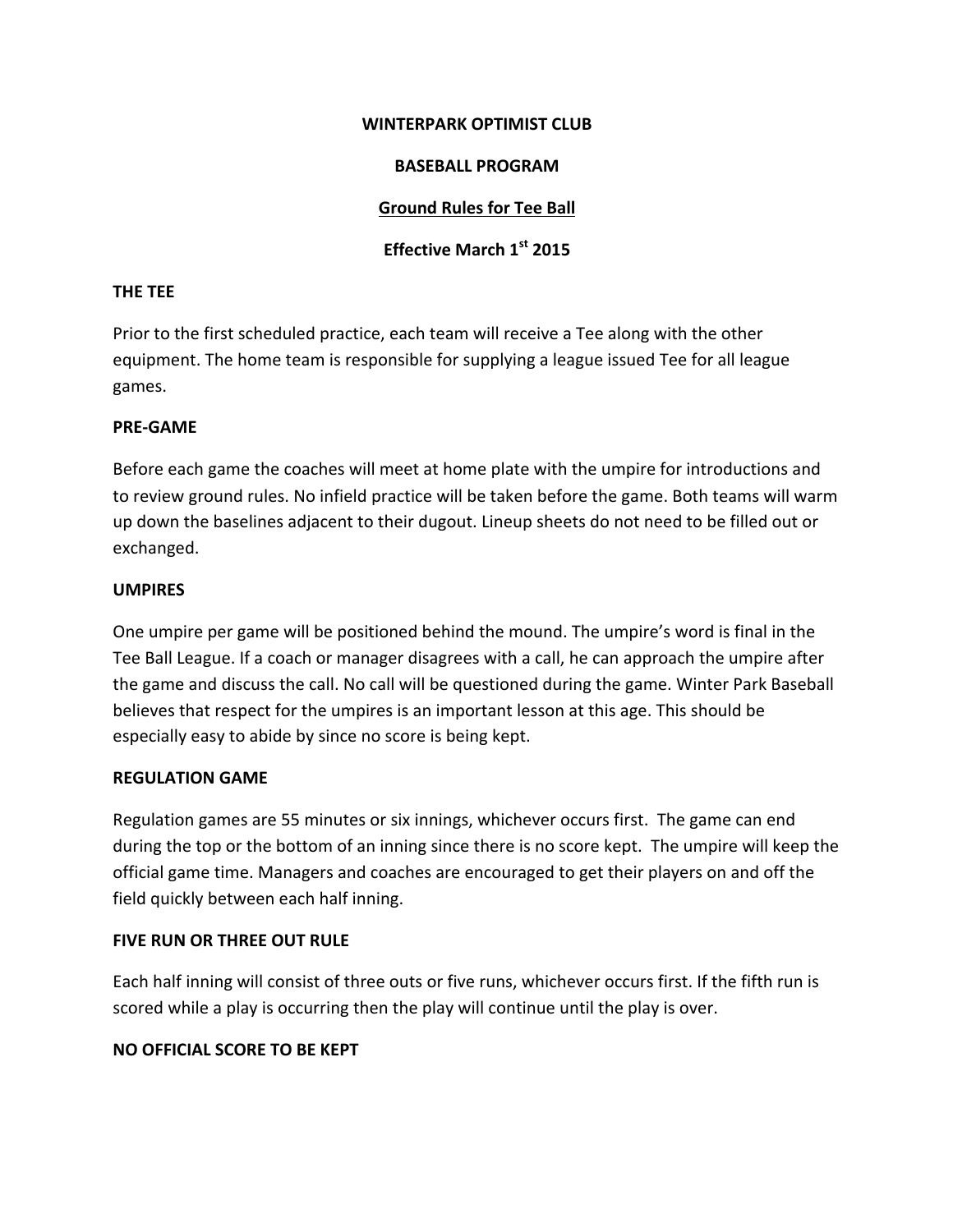The Tee Ball League is designed to introduce children to baseball. It is the position of Winter Park Optimist Baseball that keeping score in the Tee Ball League is detrimental to the primary focus of teaching baseball fundamentals. While score must be kept each half inning to enforce the "Five Run or Three Out Rule", no official score is kept in the Tee Ball League games. There are no regular season standings in the Tee Ball League.

## **TEAM DEFENSE**

While on defense there can be two coaches on the field, at the edge of the outfield grass, to help instruct and teach their players. A third coach can stand in front of his own dugout to facilitate player instruction, but must stay off the field. No coaches will interfere with play by touching either their players or the ball. There is no restriction on the number of players each team can use in the field while on defense. Therefore, managers are encouraged to play all of their players in the field. A team must use a pitcher, catcher and four infielders with the remaining players placed in the outfield. If there are fewer than nine players present for a game, the catcher position can be optional. Prior to the ball being hit:

- A. The pitcher must have at least one foot on the center line of the pitching circle.
- B. The catcher must be wearing a protective mask and be positioned a minimum of 6' behind home plate
- C. The four infielders must be positioned behind the imaginary line that runs between the bases; and
- D. The outfielders must be positioned in the outfield grass.

Players must attempt to throw the baseball when making a play. Rolling the baseball or throwing the baseball underhand or throwing the baseball overhand so that it bounces several times is and /or rolls is prohibited. The umpire will warn managers and players once whenever the umpire believes this rule is being violated. Continued violation of this rule after the warning will result in the umpire calling the player safe who would have otherwise been out.

Managers are encouraged to teach their players to attempt to make a play. Teaching or allowing players to run long distances to tag a runner out is discouraged. For example, it is inappropriate for a pitcher to field a ground ball on the third base side of the pitching mound and then run to tag a batter out as they are running down the first base line. Any ball retrieved by the pitcher within a five foot radius circle around the mound area must be thrown to an appropriate base for the out. The pitcher cannot run the player down or carry the ball to the base. This includes home plate. The umpire will warn managers and players once whenever the umpire believes this rule is being violated. Continued violation of this rule after the warning will result in the umpire requiring the offending manager to move the offending player to a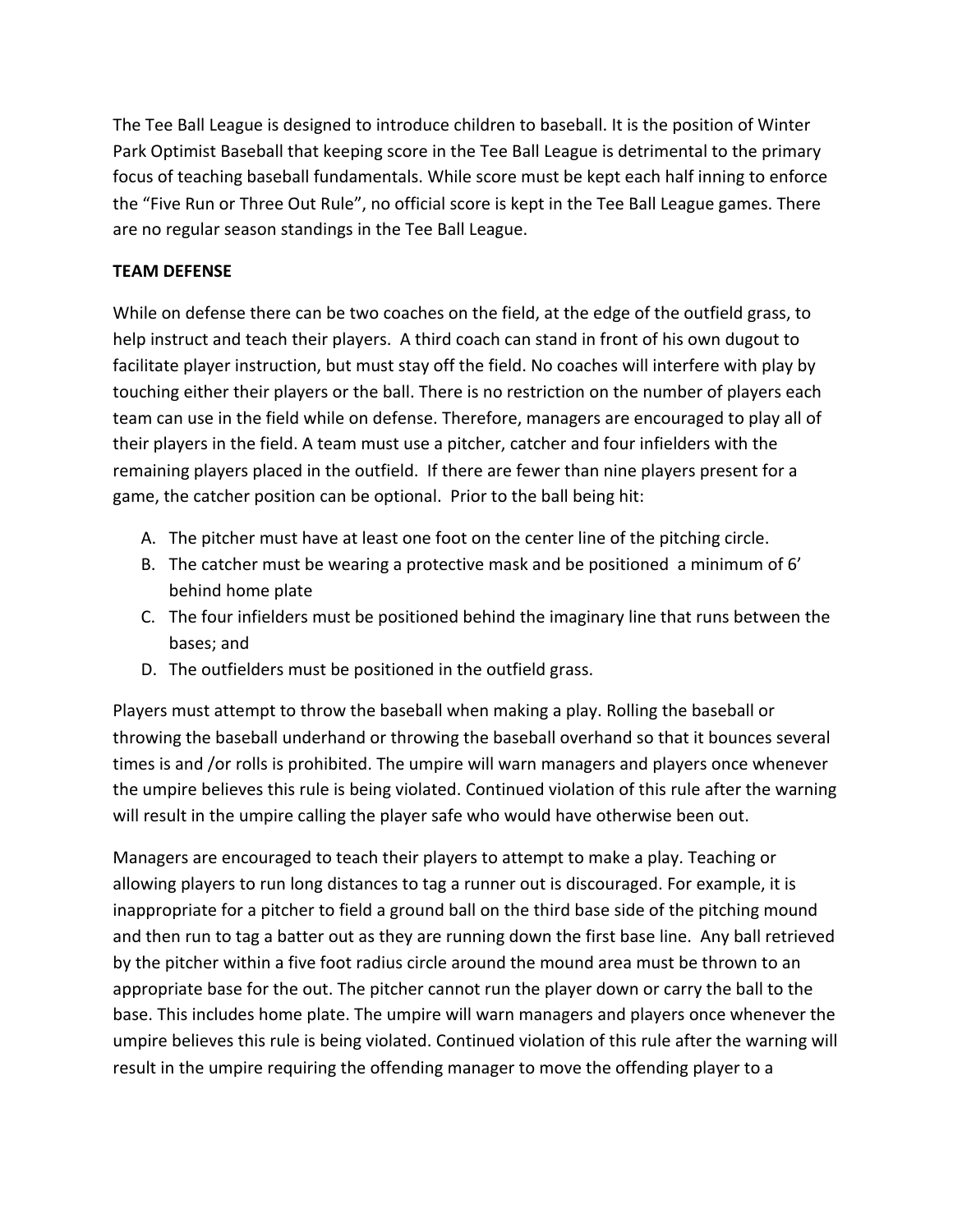different position on the defense and calling the player(s) safe that would have otherwise been out. 

# **TEAM OFFENSE**

All teams in the Tee Ball League will use a continuous batting order. The line-up used for the first game of the season will remain the same throughout the entire Tee Ball League season. The next player to hit when a game ends will be the first player to hit in the next game. Any player (s) arriving after a game has begun will be inserted into the line-up at their usual spot and not at the bottom of the line-up. It is the intent of this rule to equalize the number at-bats each member of a team has throughout the Tee Ball League season.

Players cannot strike out. They can swing until they hit the ball. If after multiple attempts the ball does not travel out of the foul territory in front of home base, the opposing coach will allow any hit ball to be considered fair. The height of the Tee may be adjusted for each player. Batters must be positioned within the batter's box. Adjusting a batter's stance so that their feet and shoulders are more parallel to one of the base lines is discouraged as it is the position of Winter Park Optimist Baseball that players in the Tee Ball League will develop better hitting skills if they are taught to use a more normal relatively square stance. Directional hitting can be accomplished by placing the batter either up or back in the batter's box.

The hitter and base runners(s) may advance at their own risk one base after an infield error occurs when the ball is hit in the infield. The defensive team may attempt a play on the advancing base runner after the first infield error. However, the advancing base runner must stop at the next base even if a second infield error occurs. For example, if a hitter hits the ball to the pitcher who throws the ball over the first baseman's head, then the hitter can advance at their own risk no further than second base.

If a ball is hit to the outfield grass, the runner(s) can advance as many bases as they can at their own risk, until the ball is under control by player in the infield or time is called by the umpire.

# **THROWN BAT RULE**

If the batter throws the bat after swinging at the ball, both managers and the offending player will be warned. The next time any player(s) throws the bat, the umpire will call that player(s) out. This will be in effect for the remainder of the game.

## **PLAYER MINIMUM PLAY RULE**

As all player present are allowed to play in the field while on defense and each player is present is to be included in the continuous batting order, the "Player Minimum Play Rule"